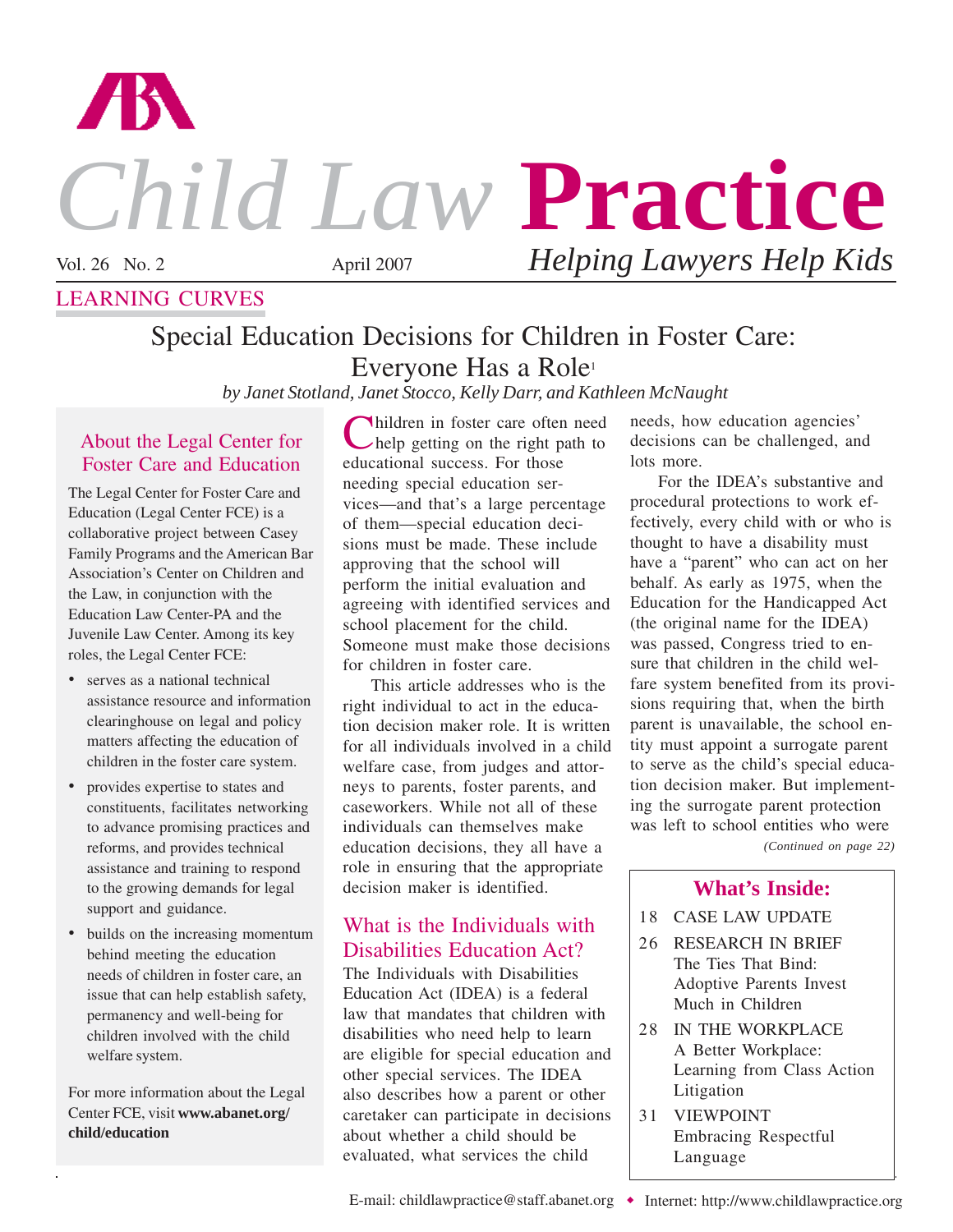#### *(Continued from page 17)*

slow and uneven in their compliance.

In the IDEA 2004 reauthorization process, Congress tried to fix this problem. It gave judges clear authority to facilitate initial evaluations, to divest birth parents of control when necessary, and to appoint alternate decision makers when in the child's best interest. But the new statutory provisions, and the implementing regulations published in 2006, created almost as many questions as answers. This article describes the IDEA's sometimes complex and confusing rules about which adult can make special education decisions for a child in outof-home care, and under what circumstances.

In general, the IDEA allows only a "parent" to act on behalf of a student with a disability. But the IDEA includes several categories of persons in the definition of "parent":

- A birth or adoptive parent;
- The foster parent (unless state law or the foster parent's contract prohibits the foster parent from being the special education decision maker);
- A "guardian" who has the authority to act as the child's parent or who has the authority to make education decisions for the child;
- A family member with whom the child lives who is caring for the child, such as a grandparent, stepparent, or someone who is legally responsible for the child's welfare; *or*
- A "surrogate parent."

If a person does not fall into one of the categories, that person cannot make special education decisions for the child. However, the "parent" can let the person participate in an IEP meeting or consult with the person about the child's needs.

When a child is in an out-of-

home placement, the issue of who can make special education decisions for the child can become complicated. Below are some common questions and issues that arise when deciding which adult in the child's life is authorized to make these decisions for a child in foster care.

**Who gets to make special education decisions when the child has more than one possible "parent"?** Under the law, foster parents, kinship care parents, and relatives with whom a child lives can all be "parents" who have the power to make special education decisions for a child in care. These children may also have a living birth or adoptive parent whose parental rights have not been terminated and who might also qualify as the child's special education decision maker. How do you decide which adult has decisionmaking authority for a particular child?

The law says that, whenever a birth or adoptive parent is "attempting to act" on behalf of the child in the special education system, the school *must* treat that parent as the decision maker. This means that, if the school proposes an IEP for the child and the birth or adoptive parent disapproves the plan, the school cannot go around the parent by getting a foster parent, kinship parent, or other relative's agreement. The school can only accept the decision of another person when the birth or adoptive parent is not "attempting to act" on behalf of the child. The exception is if a court has appointed an alternative decision maker for the child. In that case, the school must treat the person appointed by the court as the only person authorized to make special education decisions for the child (more on this below).

#### **Case example:**

Johnny is a 10-year-old student who lives with his foster parents, Mr. and Mrs. Field. Johnny's father is unknown and his mother, Mrs. Grace, is in jail. Johnny is not doing well in school and his teacher thinks that he needs a new IEP written for him. Who should the school district notify about the IEP meeting, and who can attend the IEP meeting and approve or disapprove the IEP?

- Unless the court has previously limited her right to make education decisions, Johnny's biological mother is the first choice for decision maker. The school *must* ask her to attend the IEP meeting (if she cannot attend the IEP meeting in person the school can arrange for her to participate by phone, or can ask for her input before the meeting). After the meeting, the school must ask her whether she approves of the IEP for Johnny.
- If Johnny's mother agrees to participate in the IEP process, the school *cannot* choose to have the foster parents make decisions about the IEP instead of Mrs. Grace, even if the school thinks Mrs. Grace is not making the best choices for her son. If there is a legitimate concern that Mrs. Grace's decisions are not in Johnny's best interest or are detrimental to his education, the appropriate response is for a party to the child welfare case to petition the court to determine if Mrs. Grace should continue to hold the authority to make education decisions for Johnny.
- If Johnny's mother *does not respond* to the school's requests (or if she responds by saying "leave me out of it"), then the school must treat the foster parents as Johnny's parents (unless a court, through decree or order, identifies someone else as the "parent," see below). The school can then ask them to attend the IEP meeting and make special education decisions for him.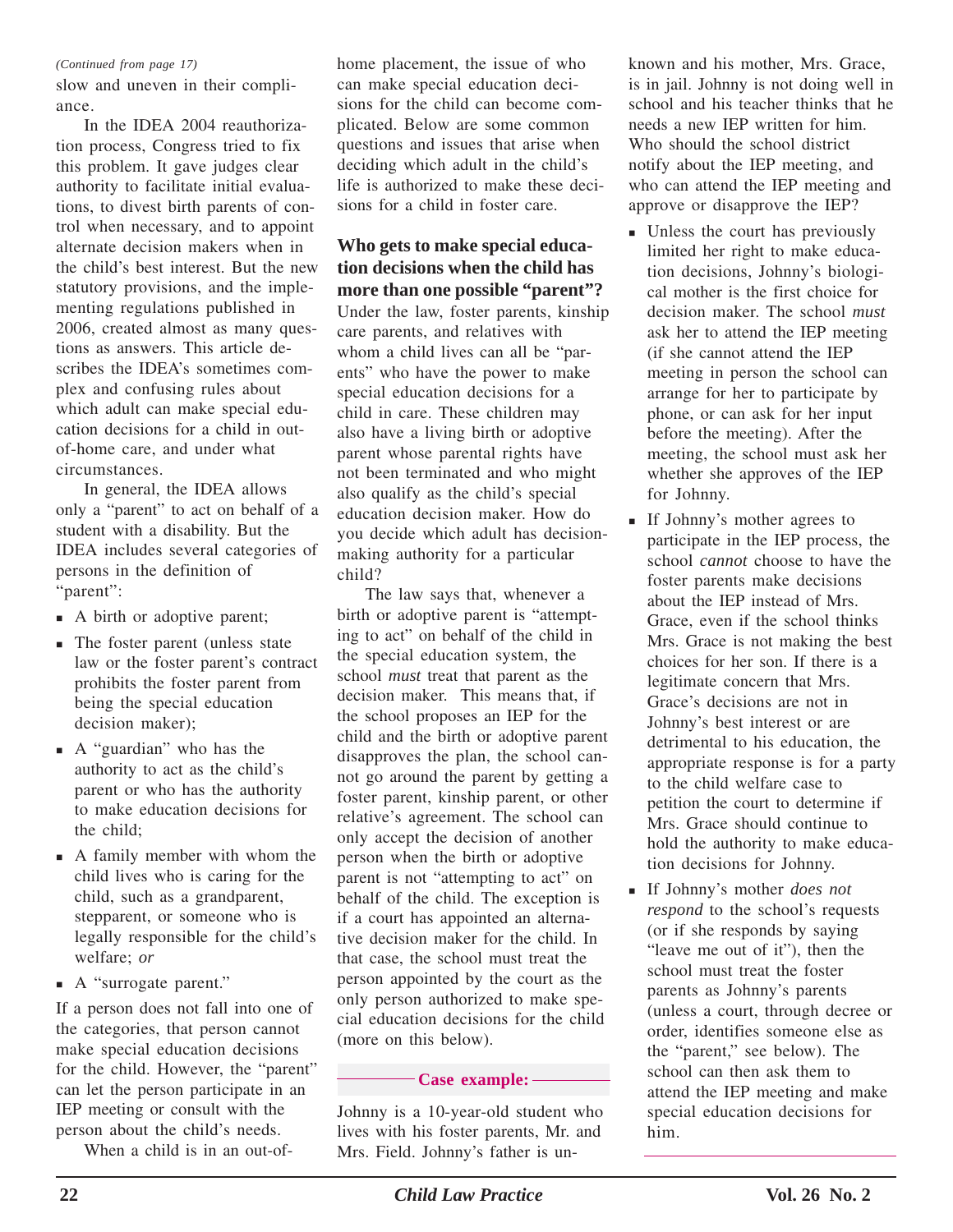## What is a Surrogate Parent and what Rights Do They Have?

A surrogate parent has all of the rights, and can make all of the special education or early intervention decisions, that are usually made by the child's parents. Surrogate parents can review educational records, request and consent to evaluations and reevaluations, and challenge the recommendations of the education agency by asking for mediation or by requesting a hearing. *A surrogate parent does not have any rights outside of the special education system.*

#### **Who can appoint a surrogate parent to make education decisions for a child in care, and when should a surrogate parent be appointed?**

A surrogate parent is a volunteer appointed by a juvenile court judge or an education agency (which includes a school district, a public charter school, a regional education agency, or a preschool early intervention agency<sup>2</sup>) to make special education decisions for a child with a disability. Anyone, including a caseworker or a probation officer, who believes that a child with a disability needs a surrogate parent can request that one be appointed.

School districts are responsible for assigning a surrogate parent for a child with a disability, or a child who needs an evaluation to determine if she has a disability, if:

 The child has no "parent" under special education law (see discussion above for who can be a "parent" under federal law). Remember, the foster parent can be the "parent" if there is no birth or adoptive parent who is "attempting to act as a parent." So in that situation the school cannot appoint a surrogate parent. (Note again, a court could appoint an alternative decision maker to be

## -Did You Know?-

#### **Number of Youth in Special Education**

- Many Studies show anywhere between one-quarter and almost one-half (23%-47%) of children and youth in out-of-home care in the U.S. receive special education services at some point in their schooling.
- At both the elementary and secondary levels, more than twice as many foster youth as nonfoster youth in a Washington State study had enrolled in special education programs.
- Nearly half of the youth in foster care in the Midwest Study had been placed in special education at least once during the course of their education.
- Chicago public school students in out-of-home care between sixth and eighth grades were classified as eligible for special education nearly three times more frequently than other students.

#### **Special Education Advocacy**

- In research done in 2000 by Advocates for Children of New York, Inc.:
	- 90% of biological parents surveyed did not participate in any special education processes concerning their child.
	- 60% of caseworkers/social workers surveyed "were not aware of existing laws when referring children to special education" and over 50% said "that their clients did not receive appropriate services very often while in foster care."
- A 1990 study in Oregon found that children who had multiple placements and who needed special education were less likely to receive those services than children in more stable placements. In that same study, 39% of children in foster care had Individualized Education Plans (IEPs) and 16% received special education services.
- A 2001 Bay Area study of over 300 foster parents found that "missing information from prior schools increased the odds of enrollment delays by 6.5 times."

Source: Citations for the studies mentioned above appear in: National Working Group on Foster Care and Education. *Fact Sheet: Educational Outcomes for Children and Youth in Foster and Outof-Home Care,* December 2006*.*

the "parent" in this situation, but a school cannot).

- The education or early intervention agency knows who the parent is but can't locate that person after making reasonable efforts.
- The child is considered a "ward" of the state" under the laws of the state. Some states define "ward of the state" broadly (for example, all children in custody of the child welfare agency), and others

define it more narrowly (for example, children whose parental rights have been terminated). In a state with a broad definition, many children in care can be entitled to a surrogate parent under this criterion.

 The child qualifies as an "unaccompanied homeless youth."3

In these situations the education agency must determine whether the child needs a surrogate parent, and

**Vol. 26 No. 2 Child Law Practice 23 23**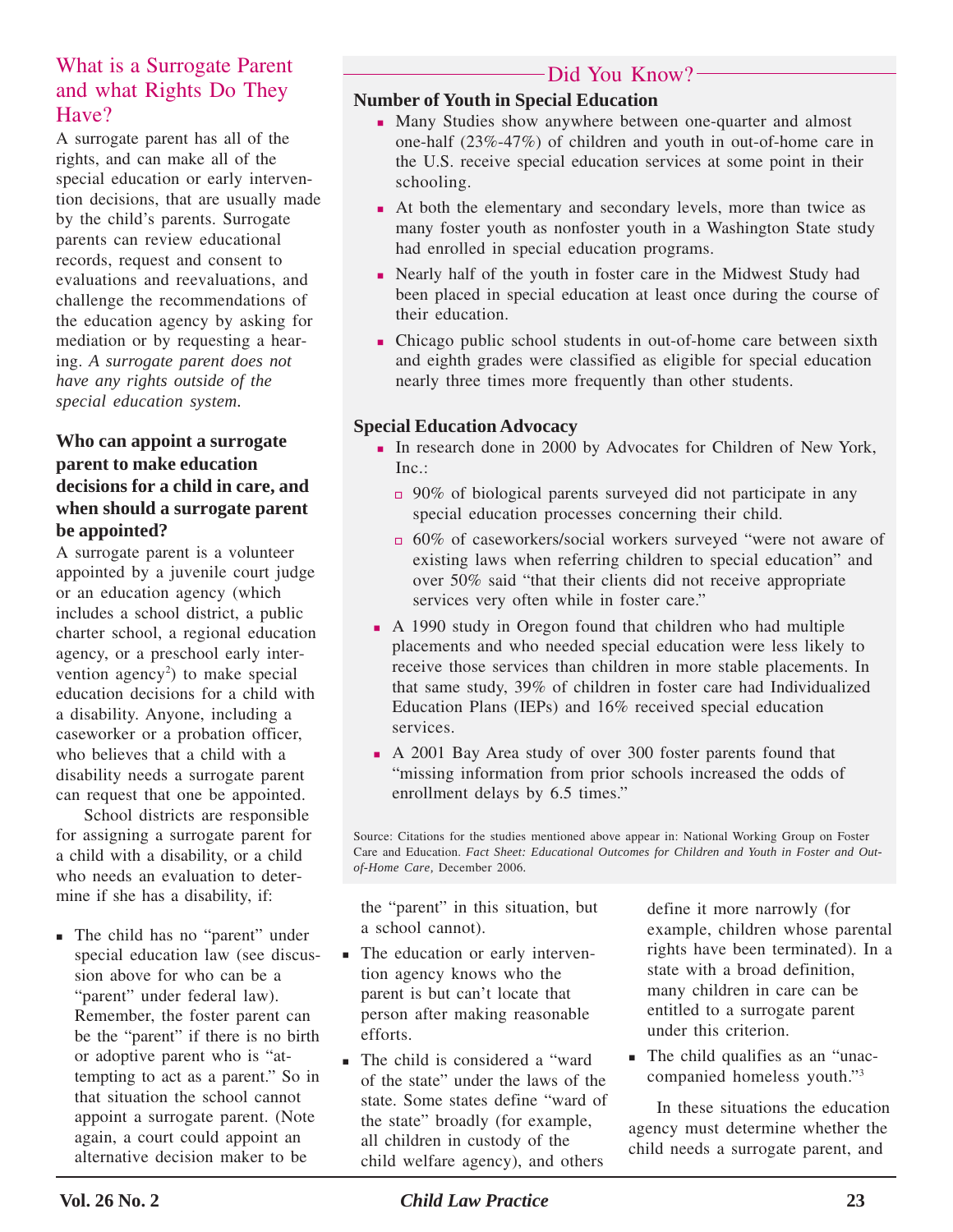if so must make reasonable efforts to do so within 30 days. Remember, an education agency *cannot* appoint a surrogate parent simply because the child's "parent" (which can be a birth parent, a person with whom the child lives who is acting as the parent, or a foster parent) disagrees with the school's proposed IEP or because the parent is *uncooperative*. If the parent is uncooperative or isn't making good choices, *the school's* only option is to request a special education hearing to challenge the decisions the parent is making for the child.

#### **Examples**:

- If a child's birth parents have died and the child is living with an adult family member who is caring for her, that family member is the "parent" under the IDEA and can make special education decisions for the child. No surrogate parent is needed. It makes no difference whether the child started living with the relative informally or through a child welfare (kinship care) arrangement.
- A classic example of a child *who needs a surrogate parent* is a child in a group home whose parents' rights have been terminated or whose parents cannot be found. A surrogate must be appointed because there is no one in the child's life who counts as a "parent" under the law and who can make special education decisions for the child.

A juvenile court judge also has the authority to appoint a surrogate parent for a child in some circumstances. The court can appoint a surrogate parent for any child who is in the custody of a public welfare agency unless the child has a foster parent who is not prohibited by state law or contract to act as the child's special education decision maker.<sup>4</sup>

If the child is believed to qualify for and need a surrogate, the court

may be asked to appoint one at the next regularly scheduled court date. An emergency court hearing may also be requested to have the surrogate appointed more quickly. Be sure the judge's order includes a specific person to act as the child's "surrogate parent," and is specific that the individual is appointed "to make all special education decisions for the child."

Sometimes the judge cannot immediately identify a specific person to serve as the child's education decision maker. In some jurisdictions, the judge can order the education agency to name a person to serve as the surrogate. Another option is for the judge to ask the local CASA program for help. However, once a judge appoints a surrogate parent, that person preempts all other potential "parents" –- even a surrogate parent who has been appointed by the school.

Although the court has broad power to appoint a surrogate parent even if there is a birth or adoptive parent available, it *must* use this power sparingly and consider keeping birth parents involved with the child's education. For example, while Vermont appoints a surrogate for all children at the moment they enter foster care (that is, Vermont considers all children in child welfare custody to be "wards of the state under the laws of the state" and therefore eligible for a surrogate parent), a birth parent can be appointed as the surrogate.

#### **Who can serve as a surrogate parent for a child under IDEA?**

Neither a judge **nor** a school can appoint a public or private child welfare caseworker (including a caseworker at a group home) as the child's "surrogate parent." Neither the education agency, the preschool agency, or the court can appoint a person who works for the state education agency, the local education or preschool agency, or an agency that is involved in the care

of the child. Education and preschool agencies must also ensure that the surrogate parent has no personal or professional interest that conflicts with the child's interest and that the person has the knowledge and skills to represent the child competently.

When asking a school or a juvenile court judge to appoint a surrogate, try, whenever possible, to suggest *someone* known to the child who will be a good decision maker for the child. Naming someone specifically can also speed the appointment process. Possibilities include:

- *Adult relatives* (even if the relative isn't in a position to have the child live in his or her home, the relative may be involved in the child's life and be the best choice for the child's special education advocate);
- *Court appointed special advocate (CASA)*;
- *Child's attorney or guardian ad litem* (some attorneys may not be comfortable with this role, or feel it is appropriate, so be sure to ask the attorney before you recommend him or her); or
- *Another adult who knows the child and is willing to advocate on the child's behalf* (perhaps a church member or a responsible family friend).

#### **Is there a way to "jump start" the initial evaluation process when no parent is available to consent?**

The law requires the school district and preschool early intervention agency to get written permission from the child's parent (or surrogate) before it can evaluate a child who is not receiving special education. Sometimes, the school believes a child in an out-of-home placement needs to be evaluated, the child does not have any "parent" available to sign the permission form, and no surrogate has been appointed. The law solves this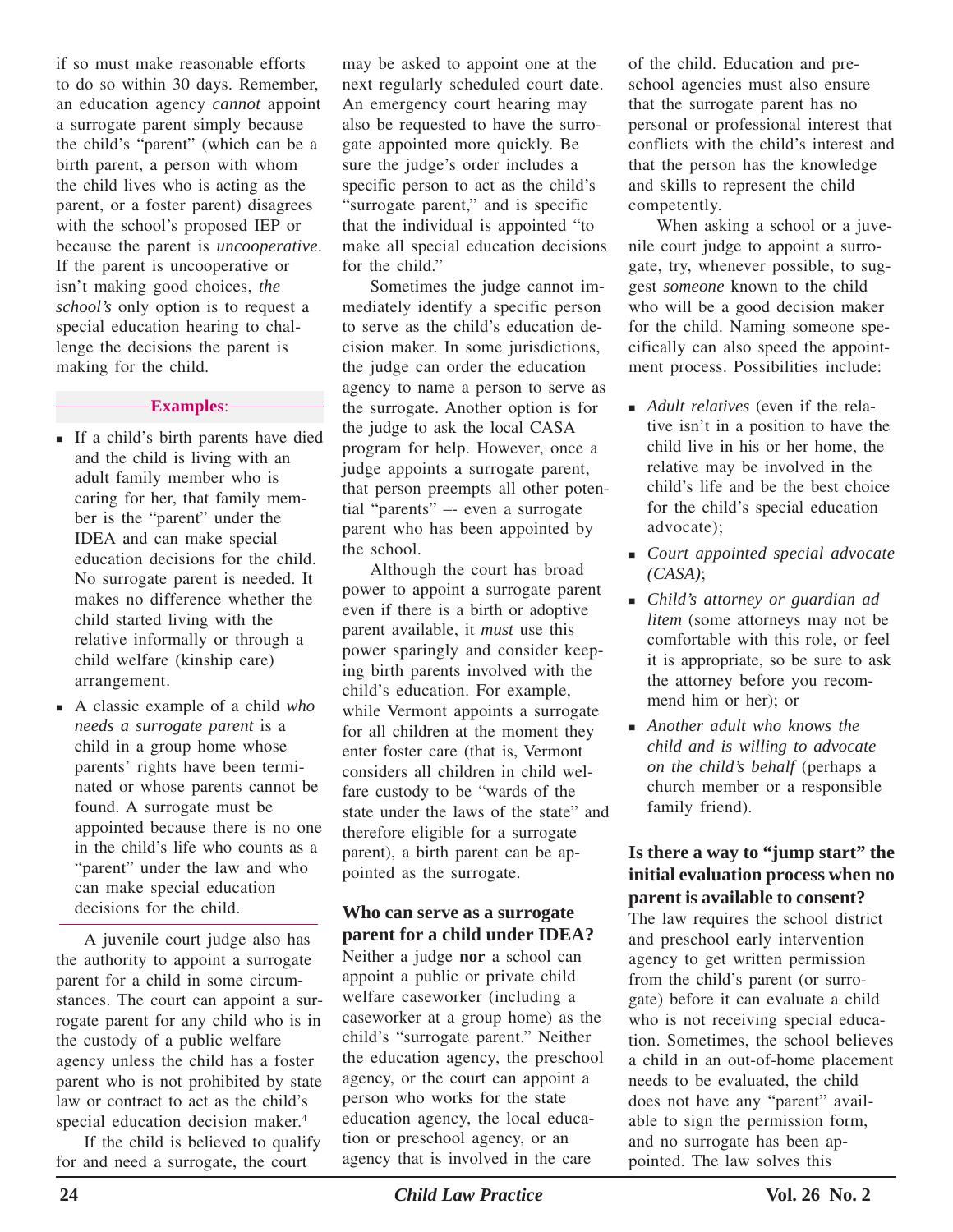problem by allowing the school to start the initial evaluation *without* getting a parent's permission *if*:

- The school documents that it has made repeated attempts but cannot locate the parents;
- The birth parents' rights have been terminated under state law; or
- The birth parents' rights to make education decisions have been suspended by a judge, and an individual appointed by the judge to represent the child consents to the initial evaluation.

#### **Practice tip**:

If the school starts the initial evaluation under these circumstances, also ask the school (or the juvenile court judge) to appoint a surrogate parent in the meantime. Why? Even if the child is found eligible for special education, a school cannot give the child any special education services without the written permission of the child's "parent" (or surrogate parent).

#### **Can a judge appoint an alternative decision maker other than a surrogate parent?**

As noted above, a juvenile court judge can appoint a surrogate parent for a child in care unless the child has a foster parent who is legally permitted to function as the child's education decision maker. What happens if the child has a foster parent, but the judge thinks that it would be in the child's best interest for someone else to perform the role of special education decision maker? Are there limits on the judge's authority to appoint whomever he thinks will do the best job?

Federal law states that a judge can appoint *a specific individual* (not an agency) to make special educational decisions for the child, even if there are other "parents" (for example, the birth parent, a foster

parent, or a surrogate parent) available. The judge can select a birth parent, a foster parent, a person with whom the child lives or who has legal responsibility for the child's welfare, or a "guardian" whom the court authorizes to make education decisions for the child. The person selected by the judge has the authority to make special education decisions for the child even if there are other possible "parents" available. The "guardian" appointed cannot be the child's caseworker.<sup>5</sup>

If the judge identifies a specific person as the child's education decision maker, the judge should enter an order clearly stating that person has the power "to make all education decisions for the child" and that this person should be afforded all rights of a "parent" in the special education system.

#### **Case example:**

Johnny, a 10-year-old student, has an IEP and has recently moved in with a new foster family. Johnny's father is unknown and his mother, Mrs. Grace, is in a drug treatment program. The judge overseeing Johnny's case wants to limit Johnny's mother's education decision-making rights while she is in rehab. While Johnny's foster parents are not barred by either state law or their contract from serving as Johnny's special education decision maker, the judge thinks the better choice would be Johnny's aunt, since she has consistently looked out for him when his mother has been inattentive or unavailable. The judge could enter an order making the aunt the "guardian" with "the power to make all education decisions for Johnny" and "to act as Johnny's parent in the special education system."

**Can a guardian ad litem or child's attorney ever make education decisions under IDEA?** If the child is in the child welfare

(foster care) system or in the juvenile justice (delinquency) system, she may have a court-appointed attorney. These attorneys do *not* have the power to make special education decisions for the child *unless* there is a court order that clearly states that the attorney has the power to make education decisions for the child, *or* the attorney is the child's "surrogate" parent. Some jurisdictions see guardians ad litem (GALs) or child attorneys as appropriate individuals to make these decisions, while others don't allow the GALs or child attorneys to play the decision-maker role.

### Final Thoughts

This article attempts to make sense of these new and often confusing requirements. With more time and experience, there will be more questions and more answers. We'd love to hear from readers about what is happening in their states, and how they are interpreting and implementing the new regulations. The more attention we give to these important issues, and the more uniformity we can create in applying these procedures, the more we can help children in the child welfare system and their birth or new families get the full benefit of the IDEA's protections.

*Janet Stotland* and *Kelly Darr* are attorneys with the Education Law Center-PA. *Janet Stocco* is a former attorney with ELC-PA. *Kathleen McNaught* is an attorney with the ABA Center on Children and the Law. This article is a product of the Legal Center on Foster Care and Education, a collaboration between Casey Family Programs and the ABA Center on Children and the Law, in conjunction with the Education Law Center-PA and the Juvenile Law Center.